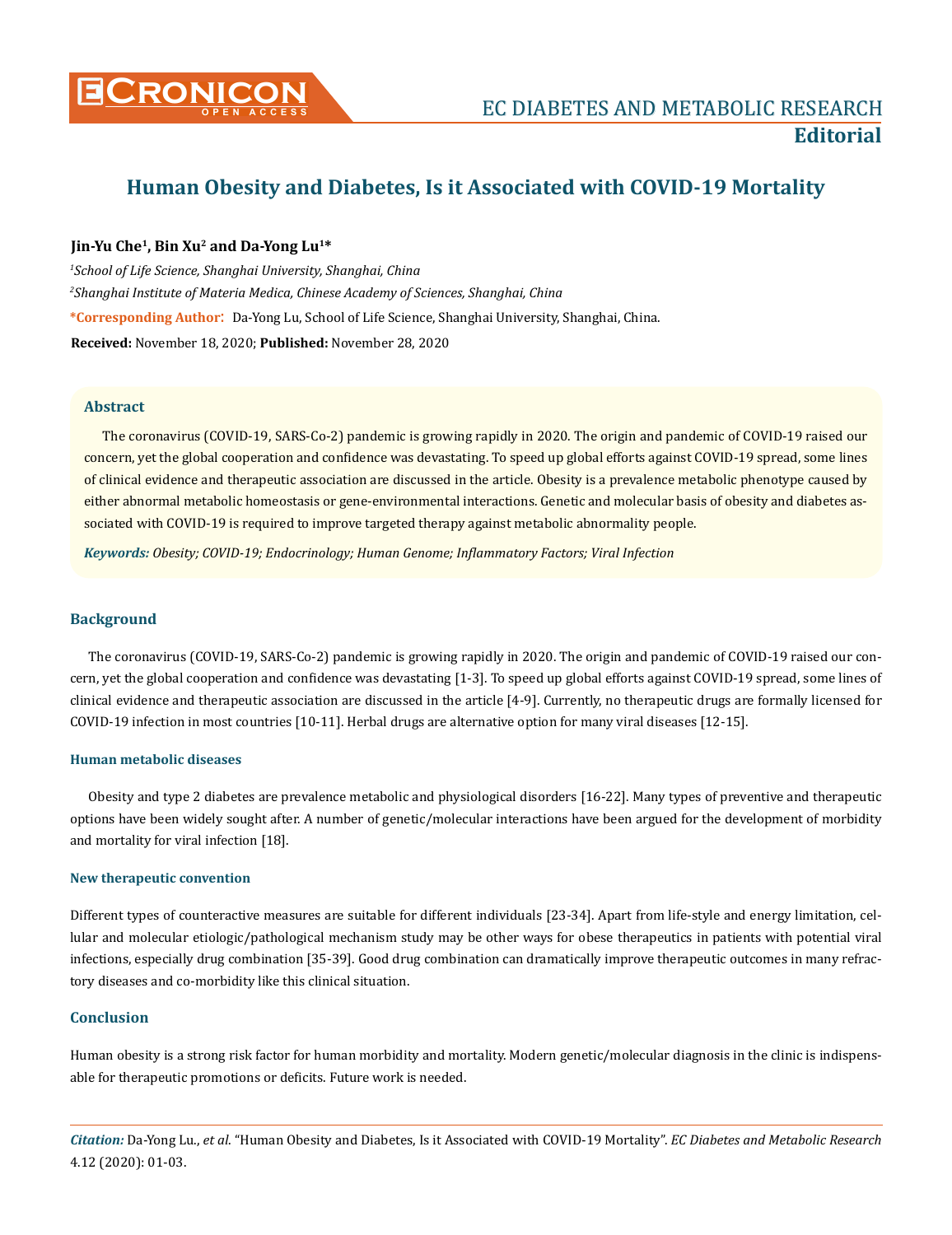#### **Conflict of Interests**

None.

#### **Bibliography**

- 1. Zhu N., *et al*[. "A novel coronavirus from patients with pneumonia in China".](https://www.nejm.org/doi/full/10.1056/nejmoa2001017) *The New England Journal of Medicine* 382.8 (2020): 727- [733.](https://www.nejm.org/doi/full/10.1056/nejmoa2001017)
- 2. Ciotti M., *et al*[. "COVID-19 outbreak: An overview".](https://www.karger.com/Article/FullText/507423) *Chemotherapy* (2020).
- 3. [Miranda P and Getty AFP. "Coronavirus pandemic, nature's pledge to you".](https://www.nature.com/articles/d41586-020-00882-z) *Nature* 579 (2020): 471-472.
- 4. Lu DY., *et al*[. "HIV vaccination, is breakthrough underway?"](https://www.eurekaselect.com/137908/article) *Reviews on Recent Clinical Trials* 11.2 (2016): 145-151.
- 5. Lu DY., *et al*[. "HIV vaccine for prevention and cure, a mission possible".](https://pubmed.ncbi.nlm.nih.gov/27480966/) *Reviews on Recent Clinical Trials* 11.4 (2016): 290-296.
- 6. [Callaway E. "Should scientists infect healthy people with the coronavirus to test vaccines?"](https://www.nature.com/articles/d41586-020-00927-3) *Nature* (2020): 580.
- 7. [Callaway E. "Coronavirus vaccines five key question as trial begin".](https://www.nature.com/articles/d41586-020-00798-8) *Nature* 578 (2020): 481.
- 8. Blaising J., *et al*[. "Arbidolas as a broad-spectrum antiviral: an update".](https://www.sciencedirect.com/science/article/abs/pii/S0166354214001120) *Antiviral Research* 107 (2014): 84-94.
- 9. Vincent MJ., *et al*[. "Chloroquine is a potent inhibitor of SARS coronavirus infection and spread".](https://www.ncbi.nlm.nih.gov/pmc/articles/PMC1232869/) *Virology Journal* 2.1 (2005): 69.
- 10. Kebede T., *et al*[. "Potential drug options for treatment of COVID-19, a review".](https://www.researchgate.net/publication/342634827_Potential_Drug_Options_for_Treatment_Process_of_COVID-19_A_Review) *Coronaviruses* 1.1 (2020): 42-48.
- 11. Doshi GM., *et al*[. "Critical insight into the attributes of emerging novel coronavirus \(COVID-19\):in India and across the world".](https://www.eurekaselect.com/node/183087/article/critical-insight-into-the-attributes-of-emerging-novel-coronavirus-covid-19-in-india-and-across-the-world) *Coronaviruses* [1.1 \(2020\): 49-56.](https://www.eurekaselect.com/node/183087/article/critical-insight-into-the-attributes-of-emerging-novel-coronavirus-covid-19-in-india-and-across-the-world)
- 12. [Pattanayak S. "Alternative to antibiotics from herbal origin-outline of a comprehensive research project".](https://www.eurekaselect.com/node/161427/article/alternative-to-antibiotics-from-herbal-origin-outline-of-a-comprehensive-research-project) *Current Pharmacogenomics [Personalized Medicine](https://www.eurekaselect.com/node/161427/article/alternative-to-antibiotics-from-herbal-origin-outline-of-a-comprehensive-research-project)* 16.1 (2018): 9-62.
- 13. Wang YX., *et al*[. "Utilizing integrating network pharmacological approaches to investigate the potential mechanism of Ma Xing Shi Gan](https://pubmed.ncbi.nlm.nih.gov/32271454/)  Decoction in treating COVID-19". *[European Review for Medical and Pharmacological Sciences](https://pubmed.ncbi.nlm.nih.gov/32271454/)* 24 (2020): 3360-3384.
- 14. Lu DY and Lu TR. "Herbal medicine in new era". *[Hospice Palliative Medicine International Journal](https://medcraveonline.com/HPMIJ/herbal-medicine-in-new-era.html)* 3.4 (2019): 125-130.
- 15. [Lu DY and Lu TR. "Drug discoveries from natural resources".](https://www.researchgate.net/publication/333649721_Drug_Discoveries_from_Natural_Resources) *Journal Primary Health Care and General Practice* 3.1 (2019): 28.
- 16. Lu DY., *et al*. "Obesity, risks and managements". *Metabolomics* 8.1 (2018): e155.
- 17. Lu DY., *et al*. "An overview of obesity". *Metabolomics* 8.2 (2018): 200.
- 18. Jainta N., *et al*. "Infection diseases and vaccination in patients with diabetes". *EC Diabetes and Metabolic Research* 3.3 (2019): 91-97.
- 19. Lu DY., *et al*. "Pathology and treatments of obesity". *Trends in Medicine* 8.5 (2018): 157.
- 20. Lu DY., *et al*. "Obese study, keep up the momentum". *[International Archives of Endocrinology Clinical Research](https://innovationinfo.org/international-journal-of-endocrinology-research/article/Obese-Study-Keeping-up-Momentum)* 1.1 (2018): 4-8.
- 21. Lu DY., *et al*[. "Type 2 diabetes study, introduction and perspective".](https://benthamopen.com/FULLTEXT/TODIAJ-8-13) *The Open Diabetes Journal* 8 (2018): 13-21.
- 22. Lu DY., *et al*[. "Type 2 diabetes treatment and drug development study".](https://benthamopen.com/FULLTEXT/TODIAJ-8-22) *The Open Diabetes Journal* 8 (2018): 22-33.

*Citation:* Da-Yong Lu., *et al*. "Human Obesity and Diabetes, Is it Associated with COVID-19 Mortality". *EC Diabetes and Metabolic Research*  4.12 (2020): 01-03.